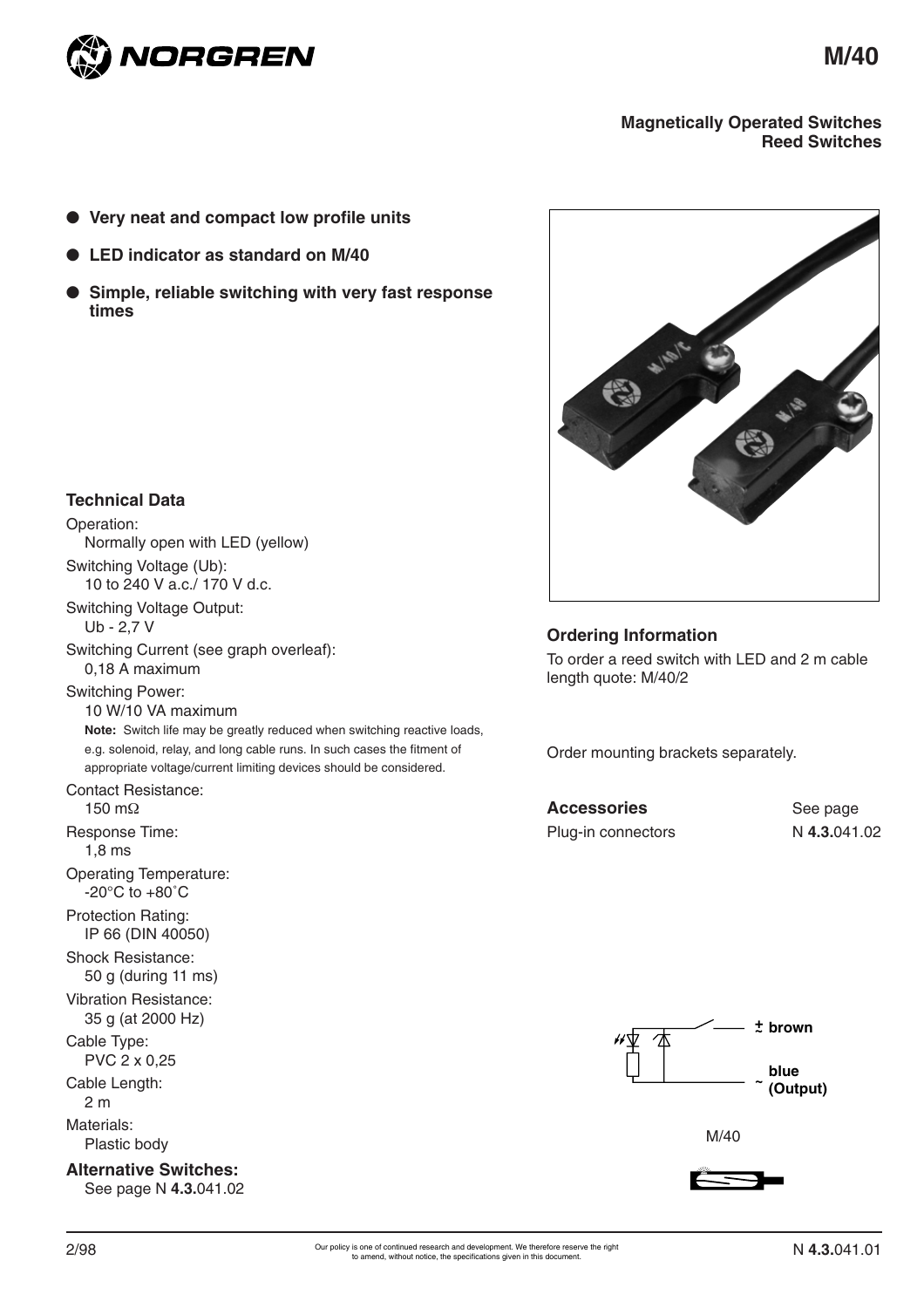

## **Alternative Switches**

| Symbol        | Switches (without LED) | Symbol    | Switches (with LED) | Description                                                       |
|---------------|------------------------|-----------|---------------------|-------------------------------------------------------------------|
|               | TM/40/*                | $±$ brown |                     | High temperature $(+150 \degree C)$ , silicone cable (2 m length) |
| brown<br>blue |                        | µ√∆       | M/40/*/PU           | Very flexible polyurethane cable 2 x 0,25 (5 m length)            |
|               |                        | blue      |                     |                                                                   |
|               |                        | (Output)  |                     |                                                                   |
|               |                        | + brown   | M/40/P              | Plug in connector, switching voltage 10 to 60 V a.c./75 V d.c.,   |
|               |                        | ₩Д        |                     | cable see below                                                   |
|               |                        | black     |                     |                                                                   |
|               |                        | (Output)  |                     |                                                                   |
| black         | M/40/C/*               |           |                     | Changeover, PVC cable 3 x 0,25 (2 m length), switching voltage    |
| blue          |                        |           |                     | 10 to 110 V a.c./175 V d.c., switching current 250 mA, switching  |
| brown         |                        |           |                     | power 5 W/ 5 VA, response time 0.7 ms, contact resistance         |
|               |                        |           |                     | 100 m $\Omega$ , vibration resistance 30 q (during 11 ms)         |

\* Insert cable length

# **Weights for Switches and Plug-in Connector Cables**

|        | $\sqrt{6}$  |                          | ₩            |                          |            |              |             |
|--------|-------------|--------------------------|--------------|--------------------------|------------|--------------|-------------|
|        |             | Plug-in Connector Cables |              | Plug-in Connector Cables |            |              |             |
| Model  | Weight (kg) | Model                    | Outer cover  | Weight (kg)              | Model      | Outer cover  | Weight (kg) |
| M/40/2 | 0,039       | M/P34614/*               | <b>PVC</b>   | 0,150                    | M/P34615/* | <b>PVC</b>   | 0,156       |
| M/40/P | 0,007       | M/P34595/*               | Polyurethane | 0,130                    | M/P34596/* | Polyurethane | 0,136       |

\* Insert 5 m cable length

#### **Basic Dimensions**

**M/40, M/40/\*/PU, M/40/C, TM/40 M/40/P**



# **Switching current and switching voltage**



#### **Warning**

These products are intended for use in industrial control systems only. Do not use these products where voltage, current and temperatures can exceed those listed under **'Technical Data'.**

Before using these products for non-industrial applications, lifesupport systems, or other applications not within published specifications, consult NORGREN.

Through misuse, age, or malfunction, components used in control systems can fail in various modes.





The system designer is warned to consider the failure modes of all component parts used in control systems and to provide adequate safeguards to prevent personal injury or damage to equipment in the event of such failure.

#### **System designers must provide a warning to end users in the system instructional manual if protection against a failure mode cannot be adequately provided.**

System designers and end users are cautioned to review specific warnings found in instruction sheets packed and shipped with these products.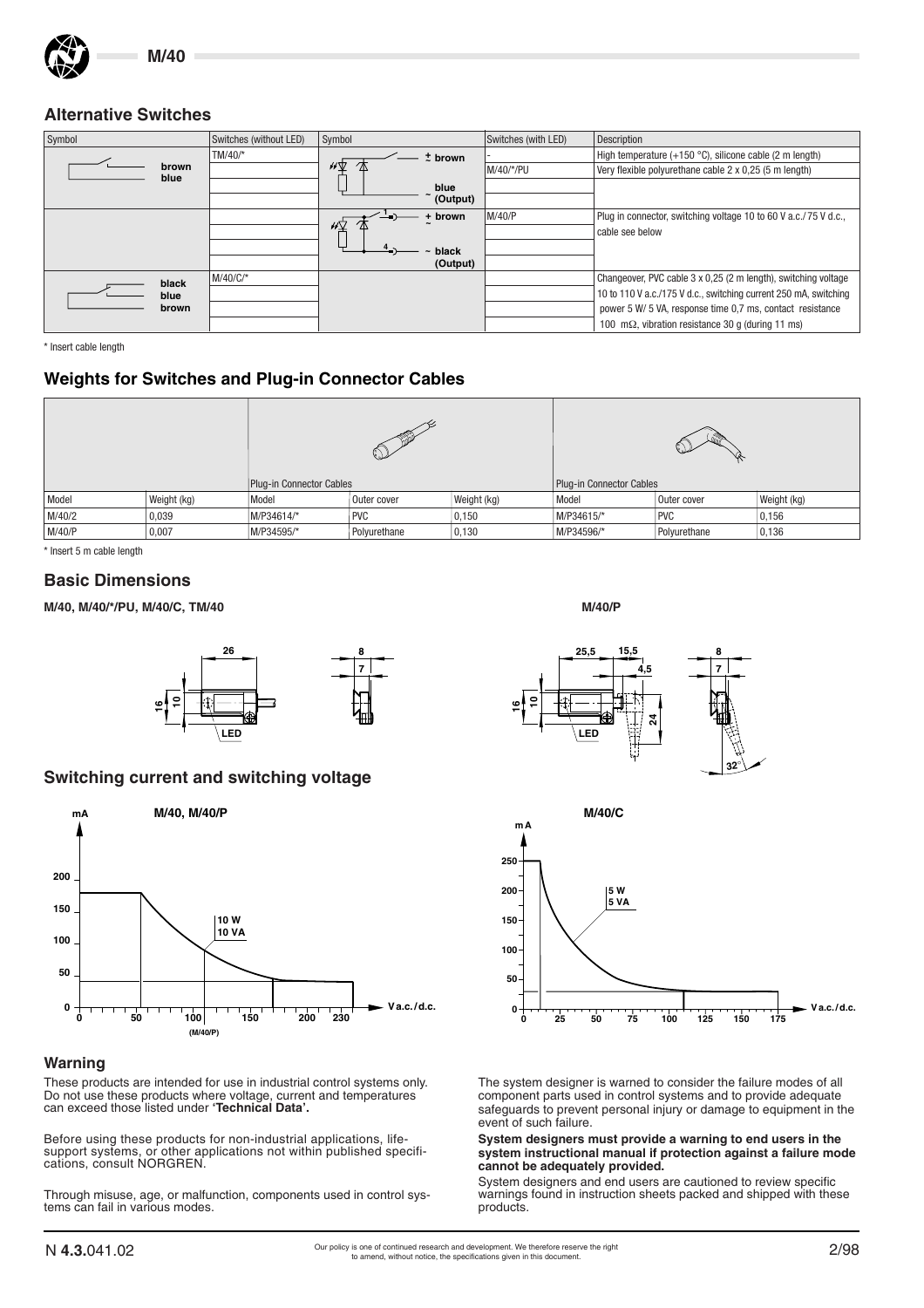

### **Magnetically Operated Switches Solid State**

- **Very neat and compact low profile units**
- **LED** indicator as standard
- **Particulary suited for use where high levels of vibration are present**
- **CE Marking**



## **Technical Data**

| Operation:                                                          |                                               |
|---------------------------------------------------------------------|-----------------------------------------------|
| M/41                                                                | NPN grounded emitter output with LED (yellow) |
| M/42                                                                | PNP open collector output with LED (yellow)   |
| Switching Voltage (Ub):<br>10 to 30 V d.c.                          |                                               |
| <b>Switching Voltage Output:</b><br>$Ub - 1 V$                      |                                               |
| Inducted Voltage:<br>0.5V                                           |                                               |
| 200 mA maximum                                                      | Switching Current (see graph overleaf):       |
| <b>Switching Power:</b><br>6 W maximum                              |                                               |
| Response Time:<br>0.5 <sub>ms</sub>                                 |                                               |
| <b>Operating Frequency:</b><br>$1$ kHz                              |                                               |
| <b>Operating Temperature:</b><br>$-20^{\circ}$ C to $+70^{\circ}$ C |                                               |
| Protection Rating:<br>IP 66 (DIN 40050)                             |                                               |
| Cable Type:<br>PVC 3 x 0,25                                         |                                               |
| Cable Length:<br>2 <sub>m</sub>                                     |                                               |
| Materials:<br>Plastic body                                          |                                               |
| <b>Alternative Switches:</b>                                        |                                               |

See page N **4.3.**043.02

## **Ordering Information**

To order a solid state (PNP) with 2 m cable length quote: M/42/2

To order a solid state (NPN) with 2 m cable length quote: M/41/2

Order mounting brackets separately.

| <b>Accessories</b> | See page     |
|--------------------|--------------|
| Plug-in connectors | N 4.3.043.02 |